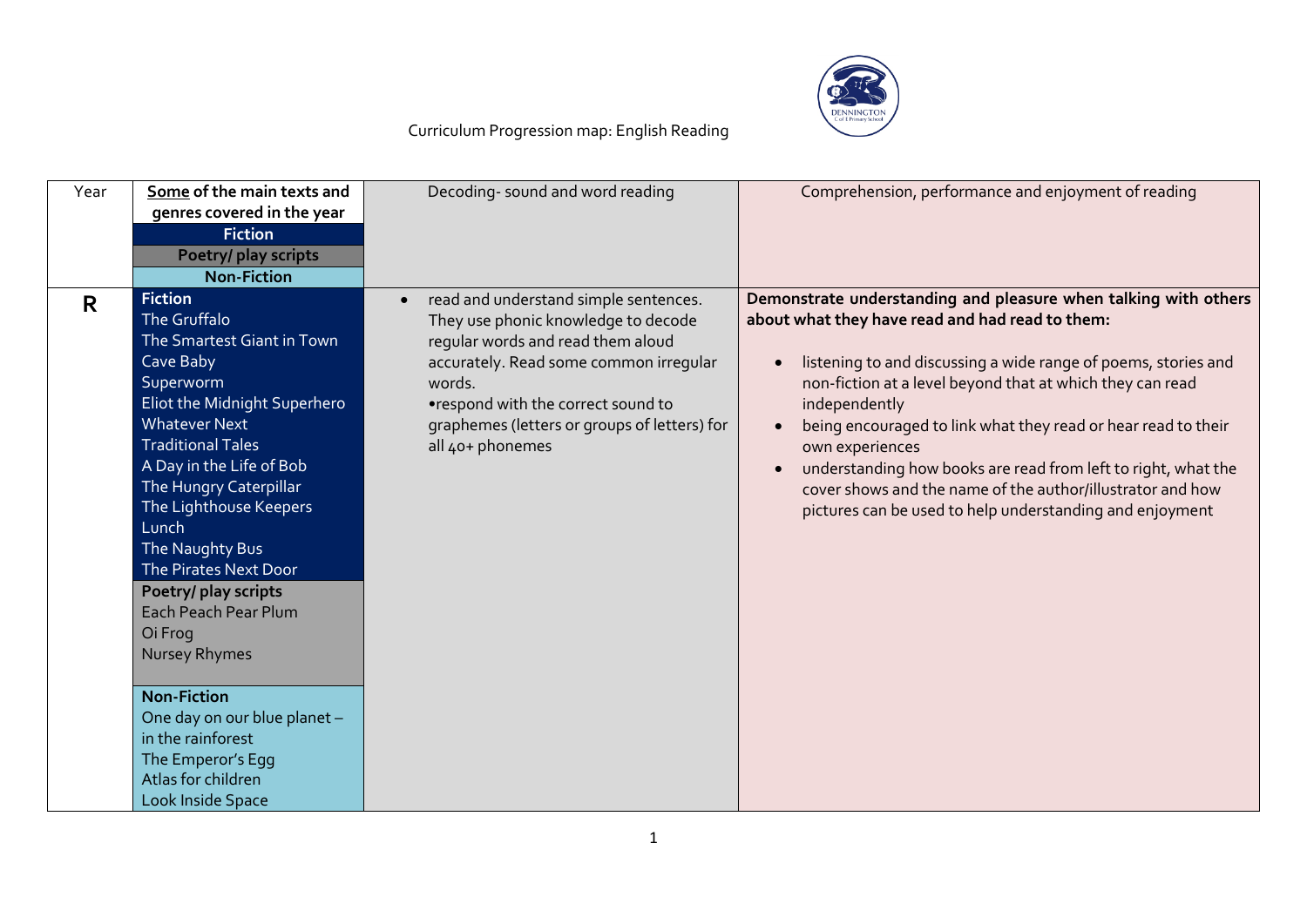

|             | A variety of non-fiction books<br>relating to the interests of the<br>children s will also be shared.                                                                                                                                                                                                                               |                                                                                                                                                                                                                                                                                                                                                                                                                                                                                                                                                                                                                                                                                                                                                                                                                                                                                                                                                                                                                                      |                                                                                                                                                                                                                                                                                                                                                                                                                                                                                                                                                                                                                                                                                                                                                                                                                                                                                                                                                                                                                                                                                                                                                                                                                                                                                                                              |
|-------------|-------------------------------------------------------------------------------------------------------------------------------------------------------------------------------------------------------------------------------------------------------------------------------------------------------------------------------------|--------------------------------------------------------------------------------------------------------------------------------------------------------------------------------------------------------------------------------------------------------------------------------------------------------------------------------------------------------------------------------------------------------------------------------------------------------------------------------------------------------------------------------------------------------------------------------------------------------------------------------------------------------------------------------------------------------------------------------------------------------------------------------------------------------------------------------------------------------------------------------------------------------------------------------------------------------------------------------------------------------------------------------------|------------------------------------------------------------------------------------------------------------------------------------------------------------------------------------------------------------------------------------------------------------------------------------------------------------------------------------------------------------------------------------------------------------------------------------------------------------------------------------------------------------------------------------------------------------------------------------------------------------------------------------------------------------------------------------------------------------------------------------------------------------------------------------------------------------------------------------------------------------------------------------------------------------------------------------------------------------------------------------------------------------------------------------------------------------------------------------------------------------------------------------------------------------------------------------------------------------------------------------------------------------------------------------------------------------------------------|
| 1/2<br>Yr B | <b>Fiction</b><br>Goldilocks and the three bears<br>Jack and the bean stalk<br>Dinosaur that pooped the<br>planet.<br>Peely wally<br>Poetry/ play scripts<br>Shirley Hughes: Out and<br>about.<br>Tongue twister Rhymes<br><b>Non-Fiction</b><br>Encyclopaedia of dinosaurs<br><b>Great fire of London</b><br>Diary of Samuel Pepys | apply phonic knowledge and skills as the<br>route to decode words<br>respond speedily with the correct sound to<br>graphemes (letters or groups of letters) for<br>all 40+ phonemes, including, where<br>applicable, alternative sounds for<br>graphemes<br>read accurately by blending sounds in<br>unfamiliar words containing GPCs that<br>have been taught<br>read common exception words, noting<br>unusual correspondences between spelling<br>and sound and where these occur in the<br>word<br>read words containing taught GPCs and -<br>s, -es, -ing, -ed, -er and -est endings<br>read other words of more than one syllable<br>that contain taught GPCs<br>read words with contractions [for example,<br>I'm, I'll, we'll], and understand that the<br>apostrophe represents the omitted<br>letter(s)<br>read aloud accurately books that are<br>consistent with their developing phonic<br>knowledge and that do not require them<br>to use other strategies to work out words<br>re-read these books to build up their | Develop pleasure in reading and performing, motivation to read,<br>vocabulary and understanding by:<br>listening to and discussing a wide range of poems, stories and<br>non-fiction at a level beyond that at which they can read<br>independently<br>being encouraged to link what they read or hear read to their<br>own experiences<br>becoming very familiar with key stories, fairy stories and<br>traditional tales, retelling them and considering their particular<br>characteristics<br>recognising and joining in with predictable phrases<br>learning to appreciate rhymes and poems, and to recite some<br>by heart<br>reading out loud to an audience, trying to use expression for<br>voices. Taking part in school plays and assemblies, speaking<br>clearly<br>discussing word meanings, linking new meanings to those<br>already known<br>Understand both the books they can already read accurately and<br>fluently and those they listen to by:<br>drawing on what they already know or on background<br>information and vocabulary provided by the teacher<br>checking that the text makes sense to them as they read and<br>correcting inaccurate reading<br>discussing the significance of the title and events<br>making inferences on the basis of what is being said and done<br>"I think because" |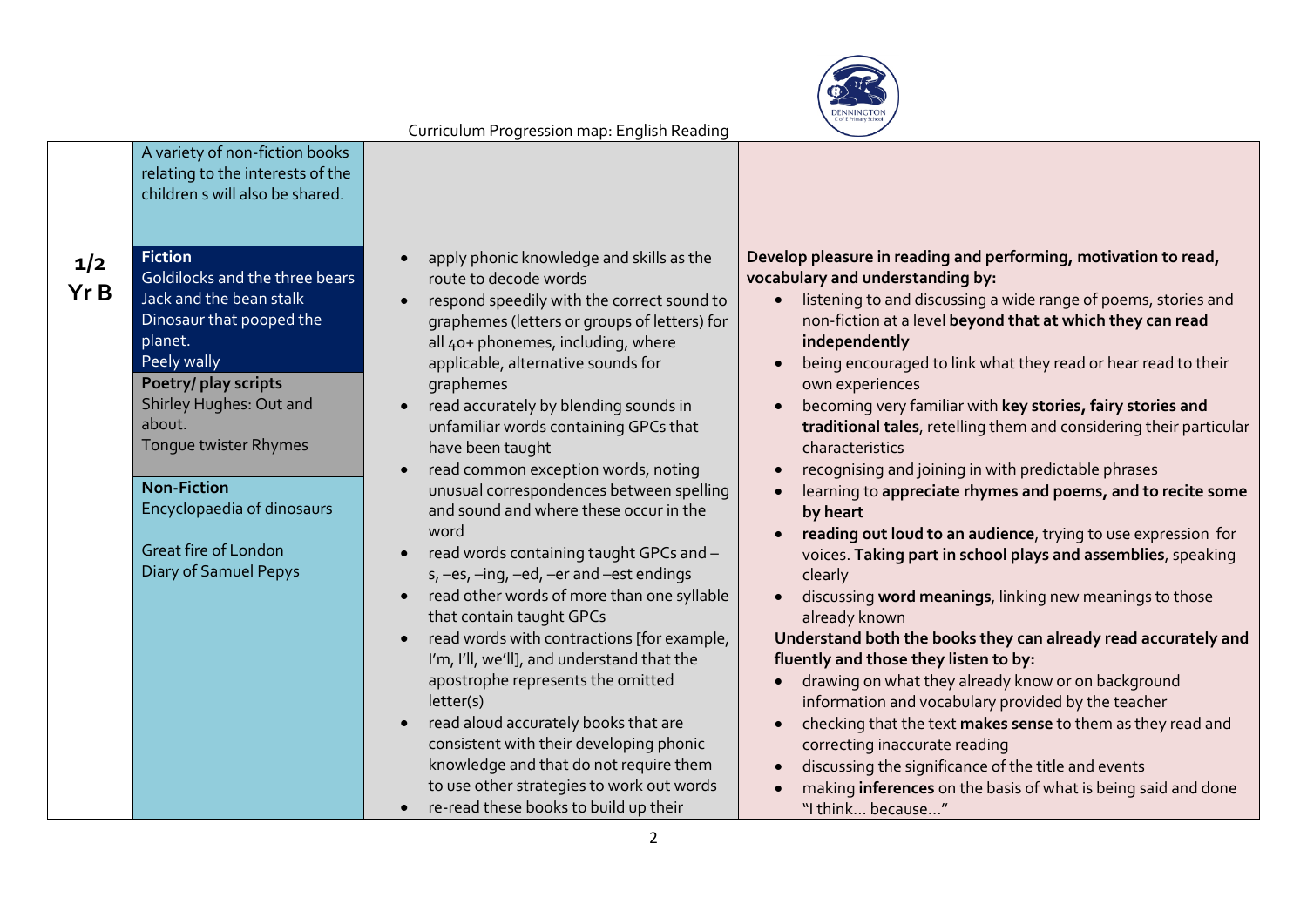

|             |                                                                                                                                                                                                                                                                                                         | Conncolom r Togression map. English Reading                                                                                                                                                                                                                                                                                                                                                                                                                                                                                                                                                                                                                                                                                                                                                                                                                                                                               |                                                                                                                                                                                                                                                                                                                                                                                                                                                                                                                                                                                                                                                                                                                                                                                                                                                                                                                                                                                                                                                                                                                                                                                                                                                                                                                                                                                                         |
|-------------|---------------------------------------------------------------------------------------------------------------------------------------------------------------------------------------------------------------------------------------------------------------------------------------------------------|---------------------------------------------------------------------------------------------------------------------------------------------------------------------------------------------------------------------------------------------------------------------------------------------------------------------------------------------------------------------------------------------------------------------------------------------------------------------------------------------------------------------------------------------------------------------------------------------------------------------------------------------------------------------------------------------------------------------------------------------------------------------------------------------------------------------------------------------------------------------------------------------------------------------------|---------------------------------------------------------------------------------------------------------------------------------------------------------------------------------------------------------------------------------------------------------------------------------------------------------------------------------------------------------------------------------------------------------------------------------------------------------------------------------------------------------------------------------------------------------------------------------------------------------------------------------------------------------------------------------------------------------------------------------------------------------------------------------------------------------------------------------------------------------------------------------------------------------------------------------------------------------------------------------------------------------------------------------------------------------------------------------------------------------------------------------------------------------------------------------------------------------------------------------------------------------------------------------------------------------------------------------------------------------------------------------------------------------|
|             |                                                                                                                                                                                                                                                                                                         | fluency and confidence in word reading.                                                                                                                                                                                                                                                                                                                                                                                                                                                                                                                                                                                                                                                                                                                                                                                                                                                                                   | predicting what might happen on the basis of what has been<br>read so far<br>participate in discussion about what is read to them, taking<br>turns and listening to what others say<br>explain clearly their understanding of what is read to them.                                                                                                                                                                                                                                                                                                                                                                                                                                                                                                                                                                                                                                                                                                                                                                                                                                                                                                                                                                                                                                                                                                                                                     |
| 1/2<br>Yr A | <b>Fiction</b><br>Little red riding hood<br>The three little pigs<br>Supertato<br>Major Dizzy and Major Glad<br>Georges marvellous medicine.<br>Poetry/ play scripts<br><b>Nursery Rhymes</b><br><b>Alliteration Rhymes</b><br><b>Non-Fiction</b><br>Encyclopaedia about space.<br>Usborne castle books | continue to apply phonic knowledge and<br>skills as the route to decode words until<br>automatic decoding has become<br>embedded and reading is fluent<br>read accurately by blending the sounds in<br>words that contain the graphemes taught<br>so far, especially recognising alternative<br>sounds for graphemes<br>read accurately words of two or more<br>syllables that contain the same graphemes<br>as above<br>read words containing common suffixes<br>read further common exception words,<br>noting unusual correspondences between<br>spelling and sound and where these occur<br>in the word<br>read most words quickly and accurately,<br>without overt sounding and blending,<br>when they have been frequently<br>encountered<br>read aloud books closely matched to their<br>improving phonic knowledge, sounding<br>out unfamiliar words accurately,<br>automatically and without undue<br>hesitation | Develop pleasure in reading and performing, motivation to read,<br>vocabulary and understanding by:<br>listening to, discussing and expressing views about a wide range<br>of contemporary and classic poetry, stories and non-fiction at a<br>level beyond that at which they can read independently<br>discussing the sequence of events in books and how items of<br>information are related<br>becoming increasingly familiar with and retelling a wider range<br>of stories, fairy stories and traditional tales<br>being introduced to non-fiction books that are structured in<br>different ways<br>recognising simple recurring literary language in stories and<br>poetry<br>discussing and clarifying the meanings of words, linking new<br>meanings to known vocabulary<br>discussing their favourite words and phrases<br>continuing to build up a repertoire of poems learnt by heart,<br>appreciating these and reciting some, with appropriate<br>intonation to make the meaning clear<br>understand both the books that they can already read<br>accurately and fluently and those that they listen to by:<br>drawing on what they already know or on background<br>information and vocabulary provided by the teacher<br>checking that the text makes sense to them as they read and<br>correcting inaccurate reading<br>making inferences on the basis of what is being said and done |
|             |                                                                                                                                                                                                                                                                                                         | re-read these books to build up their                                                                                                                                                                                                                                                                                                                                                                                                                                                                                                                                                                                                                                                                                                                                                                                                                                                                                     | answering and asking questions                                                                                                                                                                                                                                                                                                                                                                                                                                                                                                                                                                                                                                                                                                                                                                                                                                                                                                                                                                                                                                                                                                                                                                                                                                                                                                                                                                          |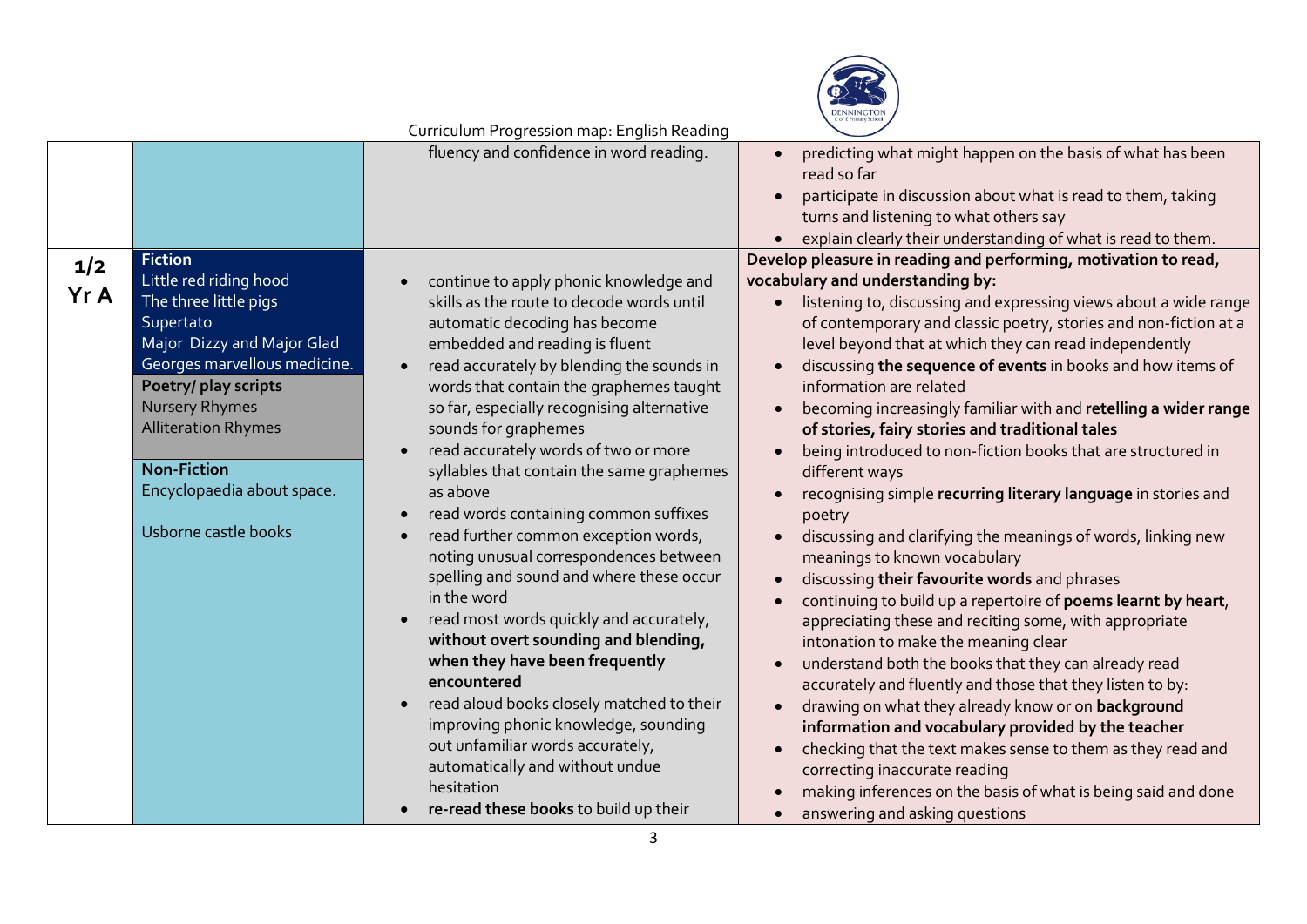

|      |                                        | fluency and confidence in word reading.             | predicting what might happen on the basis of what has been<br>read so far<br>participate in discussion about books, poems and other<br>works that are read to them and those that they can read for<br>themselves, taking turns and listening to what others say<br>explain and discuss their understanding of books, poems and<br>other material, both those that they listen to and those that<br>they read for themselves. |
|------|----------------------------------------|-----------------------------------------------------|-------------------------------------------------------------------------------------------------------------------------------------------------------------------------------------------------------------------------------------------------------------------------------------------------------------------------------------------------------------------------------------------------------------------------------|
| 3/4  | <b>Fiction</b>                         | apply their growing knowledge of root               | Develop pleasure in and positive attitudes to reading and                                                                                                                                                                                                                                                                                                                                                                     |
| Yr A | Christmas stories                      | words, prefixes and both to read aloud and          | performing by:                                                                                                                                                                                                                                                                                                                                                                                                                |
|      | The BFG<br><b>Stig of the Dump</b>     | to understand the meaning of new words<br>they meet | listening to and discussing a wide range of fiction, poetry, plays,<br>non-fiction and reference books or textbooks                                                                                                                                                                                                                                                                                                           |
|      |                                        | read further exception words, noting the            | reading books that are structured in different ways and reading                                                                                                                                                                                                                                                                                                                                                               |
|      | Poetry/ play scripts                   | unusual correspondences between spelling            | for a range of purposes                                                                                                                                                                                                                                                                                                                                                                                                       |
|      | Kit Wright poems.                      | and sound, and where these occur in the             | using dictionaries to check the meaning of words that they have                                                                                                                                                                                                                                                                                                                                                               |
|      | Play script - Fairy-Tales              | word.                                               | read                                                                                                                                                                                                                                                                                                                                                                                                                          |
|      |                                        |                                                     | increasing their familiarity with a wide range of books, including                                                                                                                                                                                                                                                                                                                                                            |
|      | <b>Non-Fiction</b>                     |                                                     | fairy stories, myths and legends, and retelling some of these                                                                                                                                                                                                                                                                                                                                                                 |
|      | Roman information books.               |                                                     | orally                                                                                                                                                                                                                                                                                                                                                                                                                        |
|      | Newspapers                             |                                                     | identifying themes and conventions in a wide range of books                                                                                                                                                                                                                                                                                                                                                                   |
|      | Persuasive Texts (adverts /            |                                                     | preparing poems and play scripts to read aloud and to                                                                                                                                                                                                                                                                                                                                                                         |
|      | propaganda)                            |                                                     | perform, showing understanding through intonation, tone,                                                                                                                                                                                                                                                                                                                                                                      |
| 3/4  | <b>Fiction</b>                         |                                                     | volume and action                                                                                                                                                                                                                                                                                                                                                                                                             |
| Yr B | Iron Man                               |                                                     | discussing words and phrases that capture the reader's                                                                                                                                                                                                                                                                                                                                                                        |
|      | Mr Penguin and the Lost                |                                                     | interest and imagination                                                                                                                                                                                                                                                                                                                                                                                                      |
|      | <b>Treasure</b>                        |                                                     | recognising some different forms of poetry [for example, free                                                                                                                                                                                                                                                                                                                                                                 |
|      | Poetry/ play scripts                   |                                                     | verse, narrative poetry]                                                                                                                                                                                                                                                                                                                                                                                                      |
|      | Range of poems                         |                                                     | Understand what they read, in books they can read                                                                                                                                                                                                                                                                                                                                                                             |
|      | <b>Non-Fiction</b>                     |                                                     | independently, by:                                                                                                                                                                                                                                                                                                                                                                                                            |
|      | <b>Explanation texts - Until I Met</b> |                                                     | checking that the text makes sense to them, discussing their<br>understanding and explaining the meaning of words in context                                                                                                                                                                                                                                                                                                  |
|      | <b>Dudley</b>                          |                                                     | asking questions to improve their understanding of a text                                                                                                                                                                                                                                                                                                                                                                     |
|      |                                        |                                                     |                                                                                                                                                                                                                                                                                                                                                                                                                               |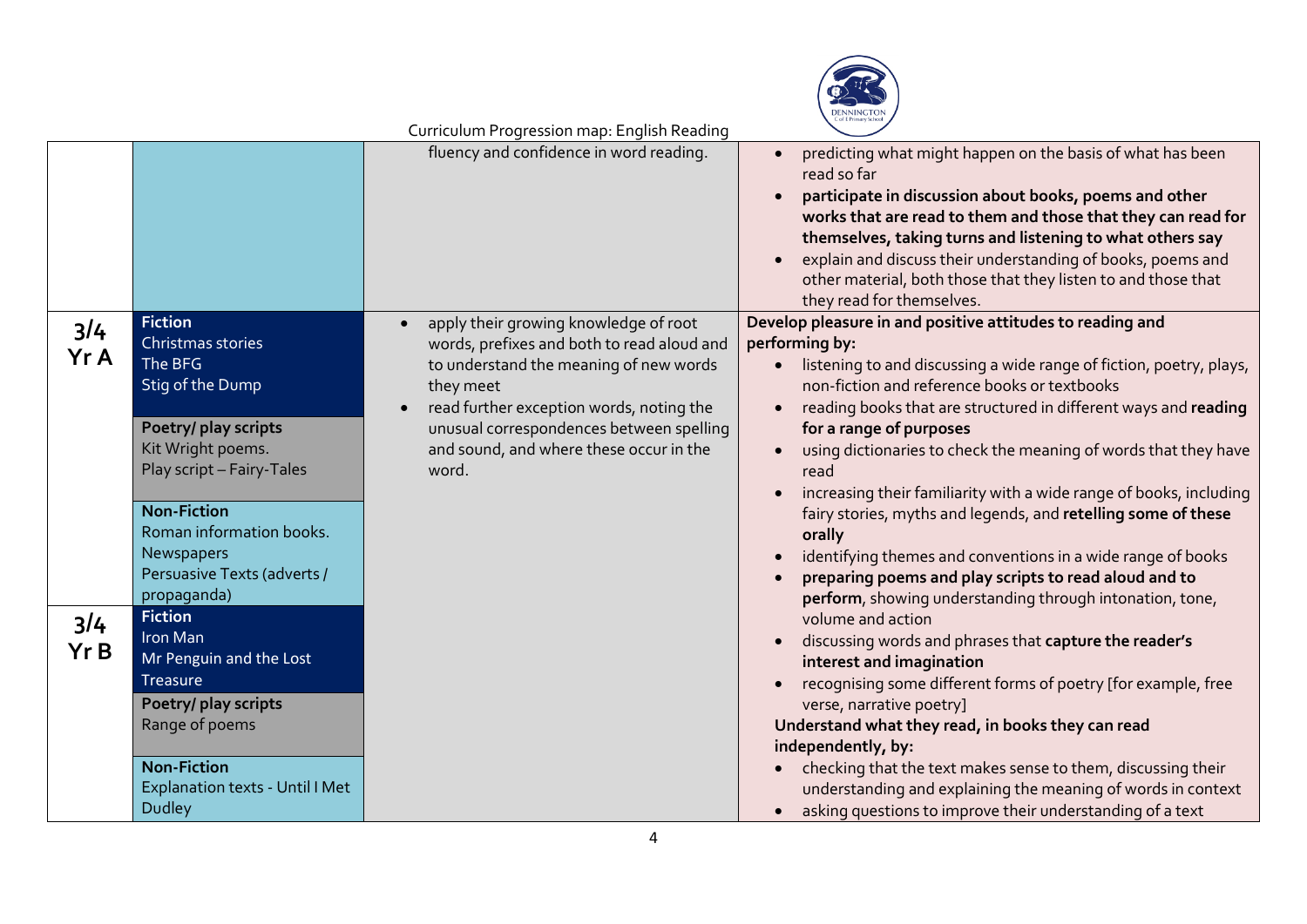

|             |                                                                                                                                                                                                                                                                              | on redionnel rogression map. English reading                                                                                                                                                                                                                                                                                                                                                                                                                                                                                                                                                                                                   |                                                                                                                                                                                                                                                                                                                                                                                                                                                                                                                                                                                                                                                                                                        |
|-------------|------------------------------------------------------------------------------------------------------------------------------------------------------------------------------------------------------------------------------------------------------------------------------|------------------------------------------------------------------------------------------------------------------------------------------------------------------------------------------------------------------------------------------------------------------------------------------------------------------------------------------------------------------------------------------------------------------------------------------------------------------------------------------------------------------------------------------------------------------------------------------------------------------------------------------------|--------------------------------------------------------------------------------------------------------------------------------------------------------------------------------------------------------------------------------------------------------------------------------------------------------------------------------------------------------------------------------------------------------------------------------------------------------------------------------------------------------------------------------------------------------------------------------------------------------------------------------------------------------------------------------------------------------|
|             | Viking information books.<br>Ancient Egypt information<br>books<br>Letters                                                                                                                                                                                                   |                                                                                                                                                                                                                                                                                                                                                                                                                                                                                                                                                                                                                                                | drawing inferences such as inferring characters' feelings,<br>thoughts and motives from their actions, and justifying<br>inferences with evidence<br>predicting what might happen from details stated and implied<br>identifying main ideas drawn from more than one paragraph<br>and summarising these<br>identifying how language, structure, and presentation<br>contribute to meaning<br>retrieve and record information from non-fiction<br>participate in discussion about both books that are read to<br>them and those they can read for themselves, taking turns<br>and listening to what others say.                                                                                         |
| 5/6<br>Yr A | <b>Fiction</b><br><b>Classic fiction - Oliver Twist</b><br>Myths - Greek mythology<br>(Marcia William's book,<br>Usborne book and others)<br>Different cultures<br>Poetry/ play scripts<br>Modern poetry - poems of<br>winter and spring<br><b>Non-fiction</b><br>Newspapers | At this stage, there should be no need for further<br>direct teaching of word reading skills for almost all<br>pupils. If pupils are struggling or failing in this, the<br>reasons for this should be investigated.<br>It is imperative that pupils are taught to read<br>during their last two years at primary school if they<br>enter year 5 not being able to do so. Intervention<br>is put in place for any children who are not able<br>to read fluently at an age appropriate level.<br>Pupils should be encouraged to work out any<br>unfamiliar word. Accurate reading of individual<br>words, which might be key to the meaning of a | Develop pleasure in and positive attitudes to reading and<br>performing by:<br>continuing to read and discuss an increasingly wide range of<br>fiction, poetry, plays, non-fiction and reference books or<br>textbooks<br>reading books that are structured in different ways and reading<br>for a range of purposes<br>increasing their familiarity with a wide range of books,<br>including myths, legends and traditional stories, modern<br>fiction, fiction from our literary heritage, and books from<br>other cultures and traditions<br>recommending books that they have read to their peers, giving<br>reasons for their choices<br>identifying and discussing themes and conventions in and |
| 5/6<br>Yr B | <b>Fiction</b><br>Historical Fiction - Goodnight<br>Mr Tom<br>Science Fiction - Cosmic<br><b>Modern Fiction- My Friend</b>                                                                                                                                                   | sentence or paragraph, improves comprehension.<br>When reading with or to pupils, attention should<br>be paid to new vocabulary - both a word's<br>meaning(s) and its correct pronunciation.                                                                                                                                                                                                                                                                                                                                                                                                                                                   | across a wide range of writing<br>making comparisons within and across books<br>learning a wider range of poetry by heart<br>preparing poems and plays to read aloud and to perform,                                                                                                                                                                                                                                                                                                                                                                                                                                                                                                                   |